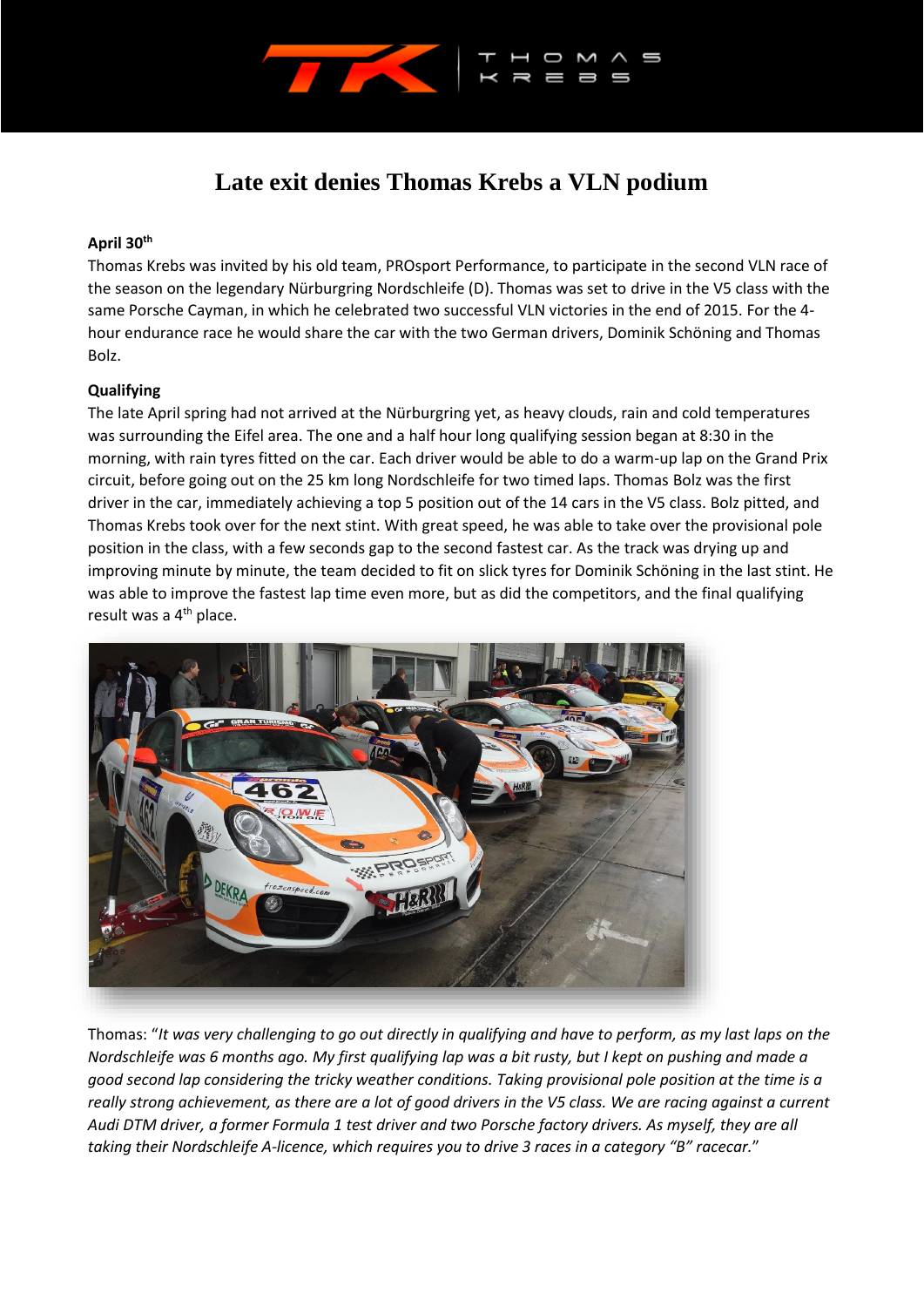

#### **The race**

190 racecars was lined up on the grid for the second VLN race of the season. After showing strong performance, the team had chosen Thomas to drive the start and do the first one-hour stint in the car. The rain had started pouring down on the track once again, and the race was started in wet conditions.

After a 20-minute long formation lap around the 25 km circuit, the lights went off and the start was given free. Thomas got a good start and could pass a couple of competitors. At the end of the first lap, the track had already dried significantly, and most of the frontrunners pitted for slicks. Unfortunately, Thomas was not able to pit, as two other cars from PROsport Performance went in for slicks at the same time. He had to stay out for another lap, trying to survive on the overheated rain tyres. The delayed pitstop costed a lot of time, and Thomas re-joined the race with a lot of ground to catch up. Again, Thomas showed great speed and was consistently the fastest car in the class. He set a lap of 9 min 31,3 sec, which would remain the fastest lap in the class for the entire duration of the race. Meanwhile the team was very satisfied with Thomas pace, and decided that he should remain in the car for a longer stint than originally planned. Thomas continued to push on, before he pitted after having done almost two hours in the car. He handed over the Porsche on 2<sup>nd</sup> place to Bolz.



Experienced VLN racer Thomas Bolz, continued the fight for a podium position, and kept the car in top 3 during his one hour stint. Last man in the car was Dominik Schöning, who could maintain a  $3^{rd}$  place for the majority of the last hour. Unfortunately, an accident in the last minute of the race ruined the chances of a podium for the team. With only 2 min left of the 4-hour race, he made contact with an Aston Martin, sending him into wall and out of the race.

Thomas: "E*ven though we lost a podium in the last minutes of the race, I can take a lot of positives with me from this weekend. I was able to show the team that I can deliver under difficult circumstances, which is important for future opportunities. By having done my 3rd VLN race, I also achieved my Nordschleife A-*